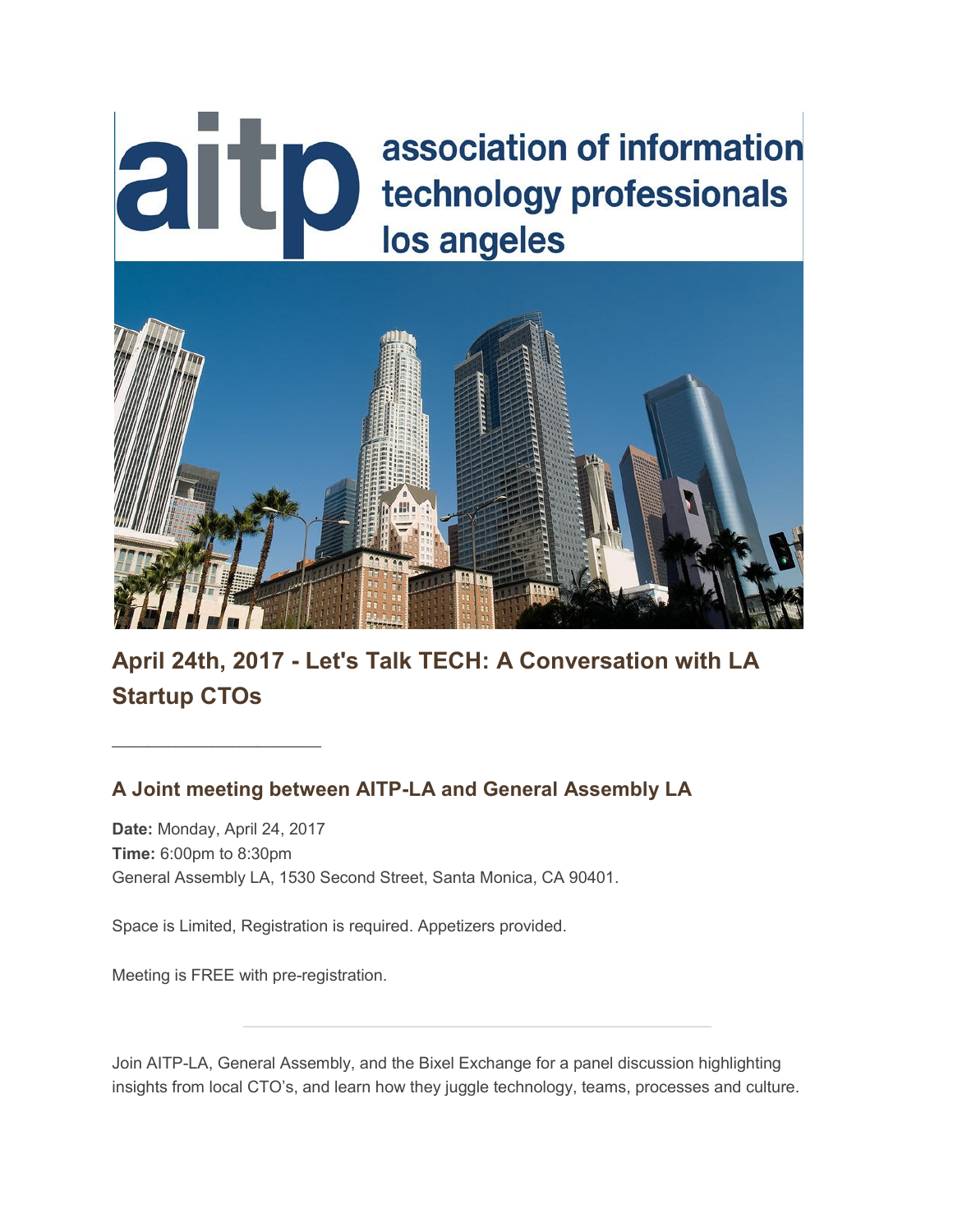Our distinguished panelists include the following:

- Jeff Jenson, Moderator and Seasoned IT Director
- Jay Crouch, Freelance CTO and Startup Coach
- Anthony Kelani, Technical Evangelist, Microsoft
- Barbara Bickham, CTO, CSO, Special Council DPOUSA

Each CTO will present how they've approached various challenges in building companies into successful enterprises. The discussion will include:

- Transitions in the life of a startup. Roles/ services the panelists performed in each phase
- Effective methods proven to raise funding
- The role of technology in the evolution of the company and its product tech as enabler
- Reaching milestones, such as becoming profitable, going public in an IPO, or being acquired.
- The steps the CIOs took to get where they are as professionals; their personal evolution.

Be prepared with questions, as a Q&A session will follow the presentations.

Bring your business cards to take advantage of this major networking opportunity

#### **Next Events:**

.

Thursday May 18th: Information Security – What you need to know to Protect your Company's Assets

#### **Contact Info:**

AITP-LA can be accessed at [www.aitp-la.org](http://www.aitp-la.org/) and the LinkedIn group is "AITP-LA"

For more information, contact Mitchell Matsumura at 310-561-0755.



Platinum Sponsor: OpenTech is a new initiative which systematically sources qualified employees to grow your business. We are private sector specialists in the area of workforce development. By cultivating durable connections to industry we are

able to benefit our employment partners, the candidates themselves and the larger economic picture for our region.

**Management Systems**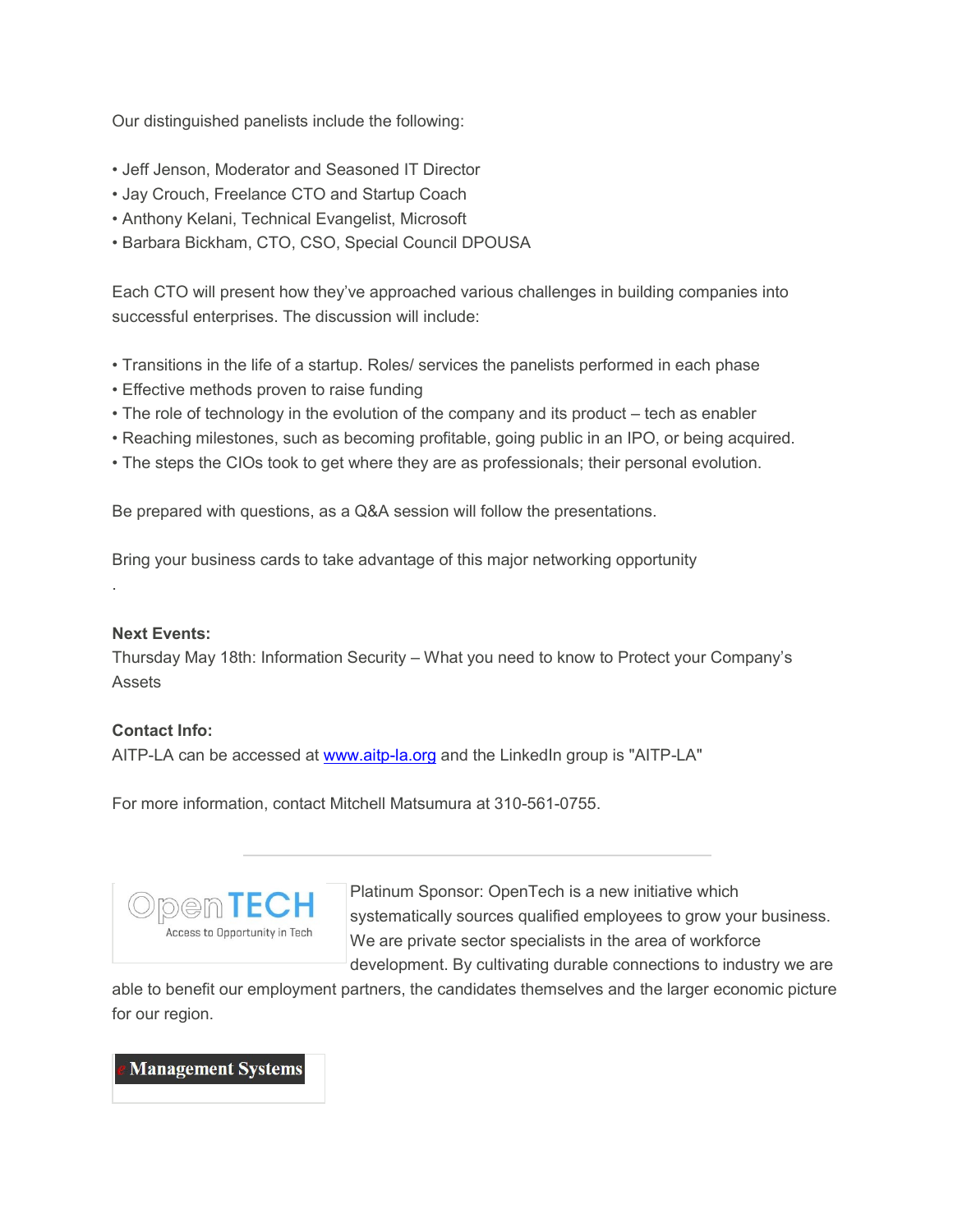| eManagement Systems |  |
|---------------------|--|
|---------------------|--|

An IBM Business Partner dedicated to delivering business solutions that meet and exceed the needs of our customers. Our focus and core

competency is providing added value through the use of information technology.



to the end user and backed by rock-solid customer support and a 100% uptime guarantee. Since 1996.



AAA Institute was founded by highly credentialed and experienced professionals, committed to providing excellent training and consulting services to industries such as IT, Healthcare, Business Management, Renewable Energy and Security.

*AAA Institute*

#### **ABOUT OUR PANELISTS / MODERATOR**

## **Jeff Jenson, Moderator and Seasoned IT Director**

Jeff is President of the Association of Information Technology Professionals Los Angeles chapter since 2012. He is an IT Management professional with over twenty years' experience managing technology and leading teams responsible for developing, deploying, and supporting IT technology operations both domestically and internationally.

He leads IT turn-around projects and helps companies transition their IT operations from entrepreneurial startup to professional management by implementing processes and procedures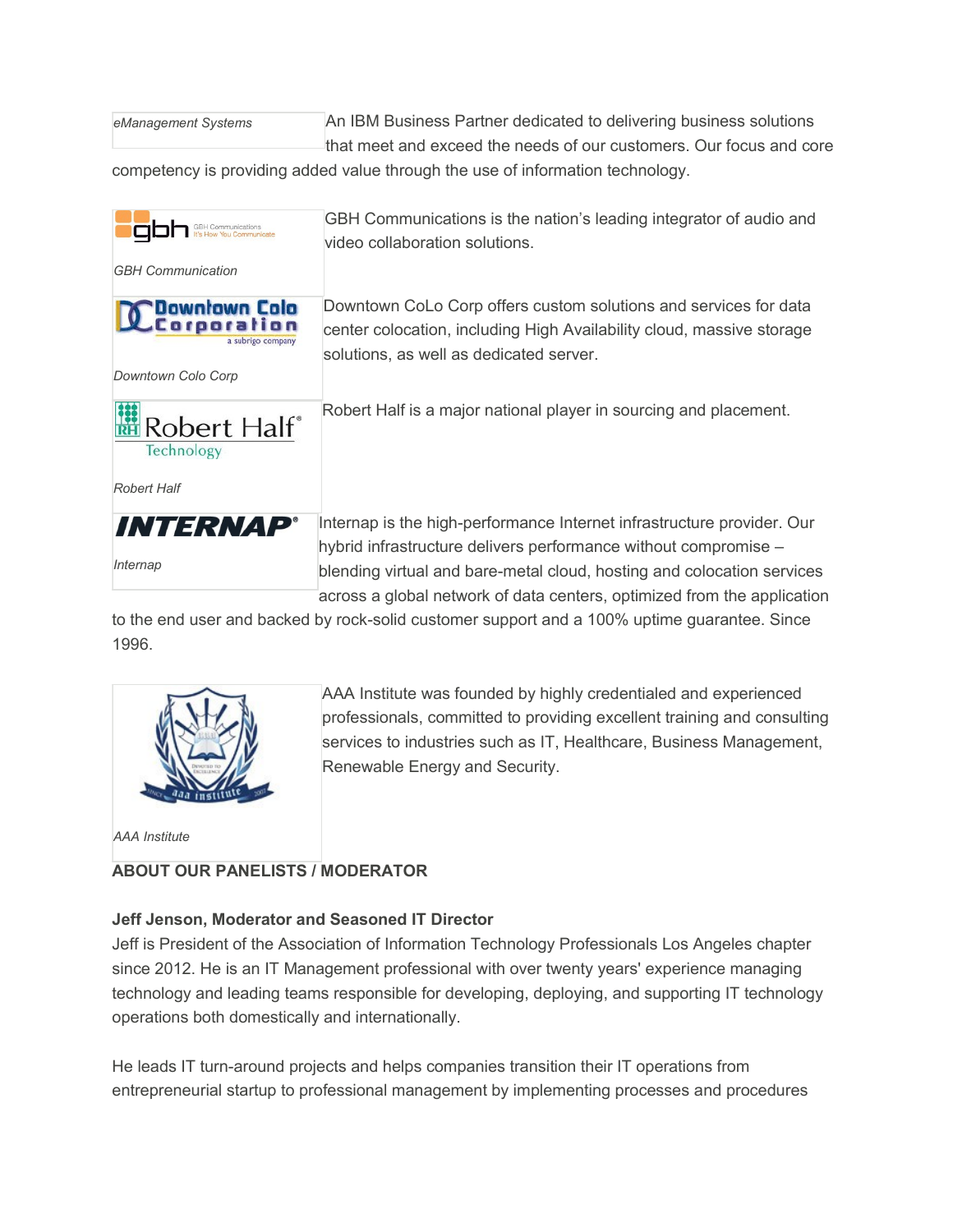which provide scalable foundations for growth and stability.

As IT Director at Assisted Home Health he rebuilt the corporate data center and transitioned the company from unsupported and end of life infrastructure to a current and virtualized platform.

At Act-1 Group, an international employment services and HR management company, he led teams responsible for managing the corporate IT infrastructure, branch office support, and an international expansion initiative which involved sourcing equipment and building out remote offices around the world.

As a contract management consultant and developer, he has developed and implemented many innovative custom accounting, finance and retail distribution software applications for the banking, financial services and retail distribution industries. This included developing an automated electronic funds notification system for the real estate industry which provided immediate notification of wired funds to escrow officers.

Jeff attended California State University Northridge where he received his Bachelors in Business Administration - Finance.

#### **Anthony Kelani, Technical Evangelist, Microsoft**

Anthony was born and raised in Oakland, CA. He was exposed to technology at a very early age, and started building and programming his own computers by the age of 11. He went on to graduate from Viterbi School of Engineering at the University of Southern California.

With over 10 years of professional experience in full-stack software development and systems architecture, Anthony is an expert in mobile and web technologies. He is a proven leader and entrepreneur with experience as founder and CEO of his previous startup, ShowKit. At ShowKit, Anthony was selected to compete with 25 other top startups from around the world at TechCrunch Disrupt Battlefield in 2014. His pitch was judged by several big names in the tech industry including Marissa Mayer, CEO of Yahoo, and was voted as a finalist in the competition. Prior to ShowKit, Anthony served as Principal Engineer of Mobile at Northrop Grumman, where we was honored for his work developing life-saving mobile situational awareness software for the US Department of Defense. Anthony also served as Head of Engineering at Curious Minds, managing a team in developing several mobile products.

Today Anthony is Lead Technical Evangelist on the Microsoft Startup team. He advises and works on projects with startups from the top startup accelerators in the country (Mucker Lab, Amplify, Techstars, 500 Startups, YC, etc). He is a strong advocate for diversity in tech and recently met with lawmakers in DC to spur support for tech inclusion and entrepreneurial success. Anthony is also a member of Alpha Phi Alpha Fraternity Inc. and a mentor for CodeTruck and Black Girls Code.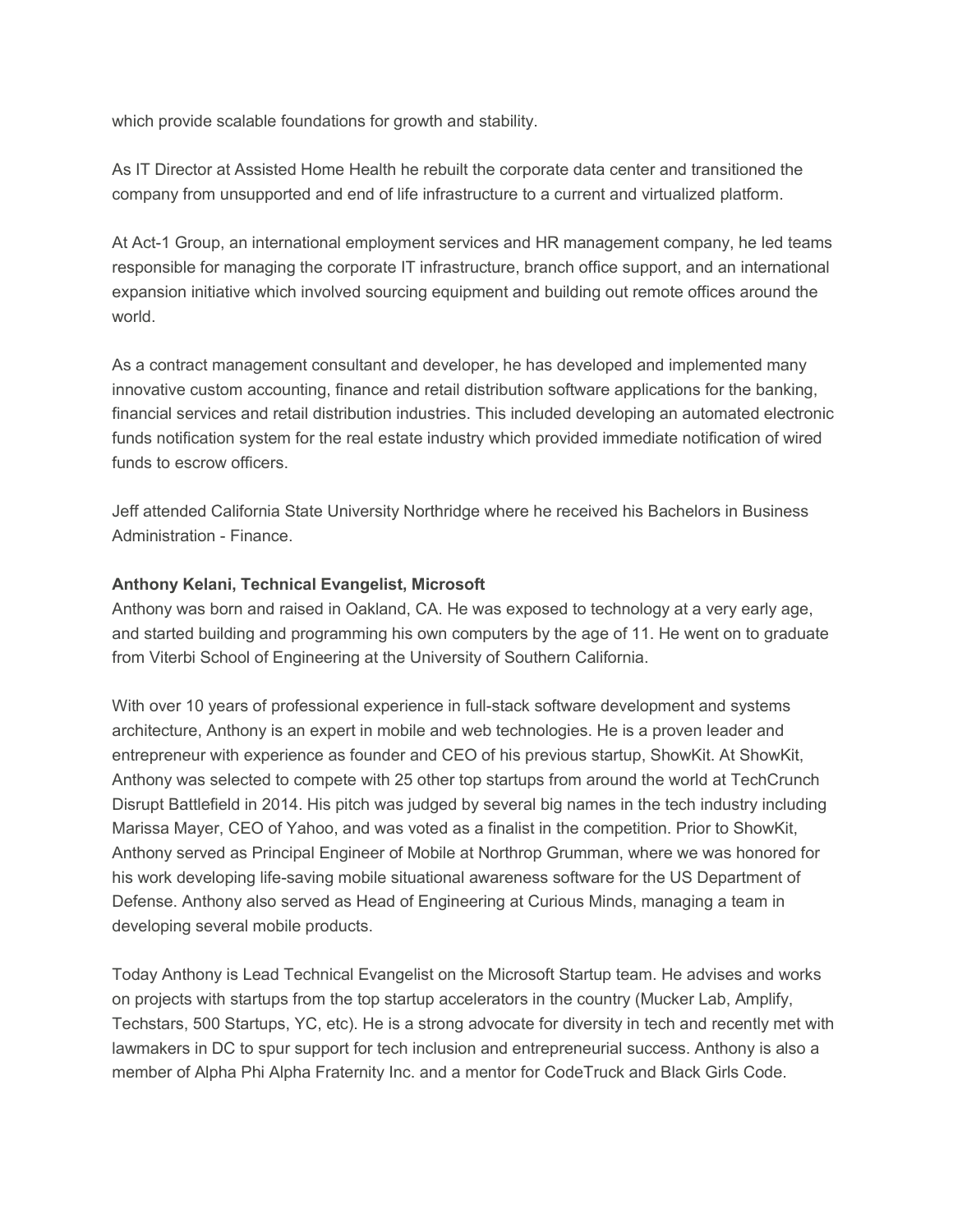#### **Jay Crouch, Freelance CTO and Startup Coach**

Jay creates products that investors and users love. And, unlike most techies, he understands how to work with people and build teams. He's founded five successful companies which have reached product-market fit, and raised millions.

He's led technical and non-technical teams as large as 45 people while experiencing everything from single founder companies to multi-billion dollar enterprises. His experience includes 15 years building web applications and distributed systems, 7 years Ruby on Rails, 8 years PHP, 3 years Delphi, 15 years Javascript.

He performs multiple roles -- ACTING CTO / CPO ................... when you need a real leader HOURLY CTO / CPO .................. when you are frustrated with the people building your product SUPERINTENDENT.................... when you want someone to spec a project and manage contractors EARLY STAGE COACH ............. when you have no cash SOFTWARE DEVELOPMENT ... when you need an extra hand

He built APIs for The Honest Company to power five clients (native mobile and Angular) across two Business Units at high scale. Honest Company has a \$2 Billion market cap - the fastest growing startup in recent years in the Greater Los Angeles area.

He worked with IBM Watson to create a messaging bot for the hospitality industry. He secured one of the first Pilot programs and integrated the Watson AI with all major Hotelier Brands (Marriott, Hilton, etc.)

Specialties: Executive and Technical Leadership, Technology Strategy and Architecture, Business and Operations Strategy, Data Architecture, User Experience/UX Architecture, Team Building and Mentoring, Product Roadmaps, and Technology Planning. Learn more at Open Source Project: [https://github.com/amazing-jay/active\\_facet](https://github.com/amazing-jay/active_facet) and on his website: [www.jaycrouch.info](http://www.jaycrouch.info/)

#### **Barbara Bickham, CTO / CSO / Special Council DPOUSA / Entrepreneur**

Barbara is a CTO with extensive experience in Technology, Monetization, Digital/Mobile and Entrepreneurship. Her current areas of expertise are in Internet of Things, Augmented Reality and Artificial Intelligence.

She brings the ability to bridge the gap between professionals that speak in technology terms with professionals that speak primarily in financial terms. She represents a company to investors, key clients and strategic partners.

She also has over 4 years experience preparing and evaluating companies for private equity or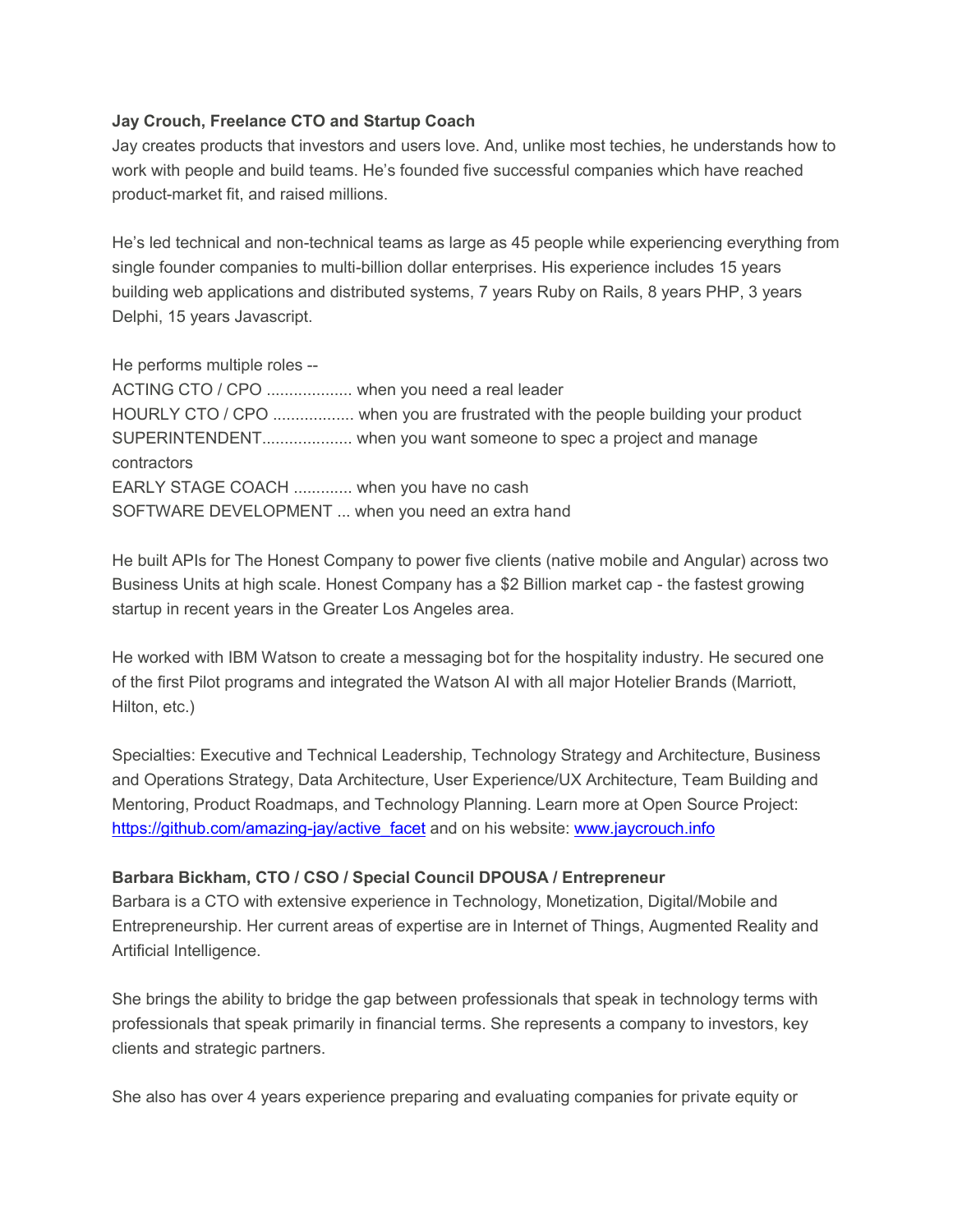venture capital financing, and she founded an investment association connecting Southern California businesses with venture funding.

She is a world-wide speaker on business, digital strategy, technology, and fund-raising.

### Fun Facts:

\* The largest team managed: 17 people.

\* The most challenging team managed: Flexeye. UK, India, US coverage. Communication is key in any management role.

\* Strongest languages: Java, C++, C.

- \* Track Latest technology trends: Meetup, hackathons, and classes (both peer & web based).
- \* The largest budget managed: \$5MM.

\* Largest fund-raise for a project: \$15MM.

\* Latest Award: Award Winning REST API for Internet of Things platform, eyehubiot.com - Gartner Cool Vendor 2014.

Skills: Private Equity, Revenue Models, Business Models, Digital Strategy, Strategic Partnerships, New Business Development, Scrum, Agile processes, SDLC, Product Architecture, Engineering Management, Distributed engineering organizations, Mobile products, REST, Web Services, Java, Internet of Things, Technology Radar, Product Roadmap, iOS (Swift), Angular.js, Karma, node.js, hapi.js, lab, golang, JavaScript, REST, JSON, MongoDB, git, Kanban, Trello, Codeship, AWS, Heroku, Slack, Artificial Intelligence (AIML), twillio, python.

## **About Bixel Exchange**

Bixel Exchange is the Startup Development Program at the Los Angeles Area Chamber of Commerce. This program is part of the larger Los Angeles Regional Small Business Development Center Network, serving the startup community as the resident tech SBDC in Los Angeles, Santa Barbara and Ventura Counties.

Thanks to a partnership with the U.S. Small Business Administration and Los Angeles Regional SBDC Network, the Startup Development Program is a non-equity, no-cost mentorship program. It leverages federal and state funding to subsidize the benefits of the program. That means that its services are completely free, and it takes no payment by participating companies. The catch? There isn't.

Bixel Exchange aims to fuel entrepreneurs with the "I-wish-I'd-known" insights via specialized guidance and resources from top-notch business advisors. It is here to help drive startups to successfully launch their products and visions. Today, Bixel Exchange is focused on making LA a better place for startups to create new innovative technology.

#### **About General Assembly**

General Assembly is a pioneer in education and career transformation, specializing in today's most